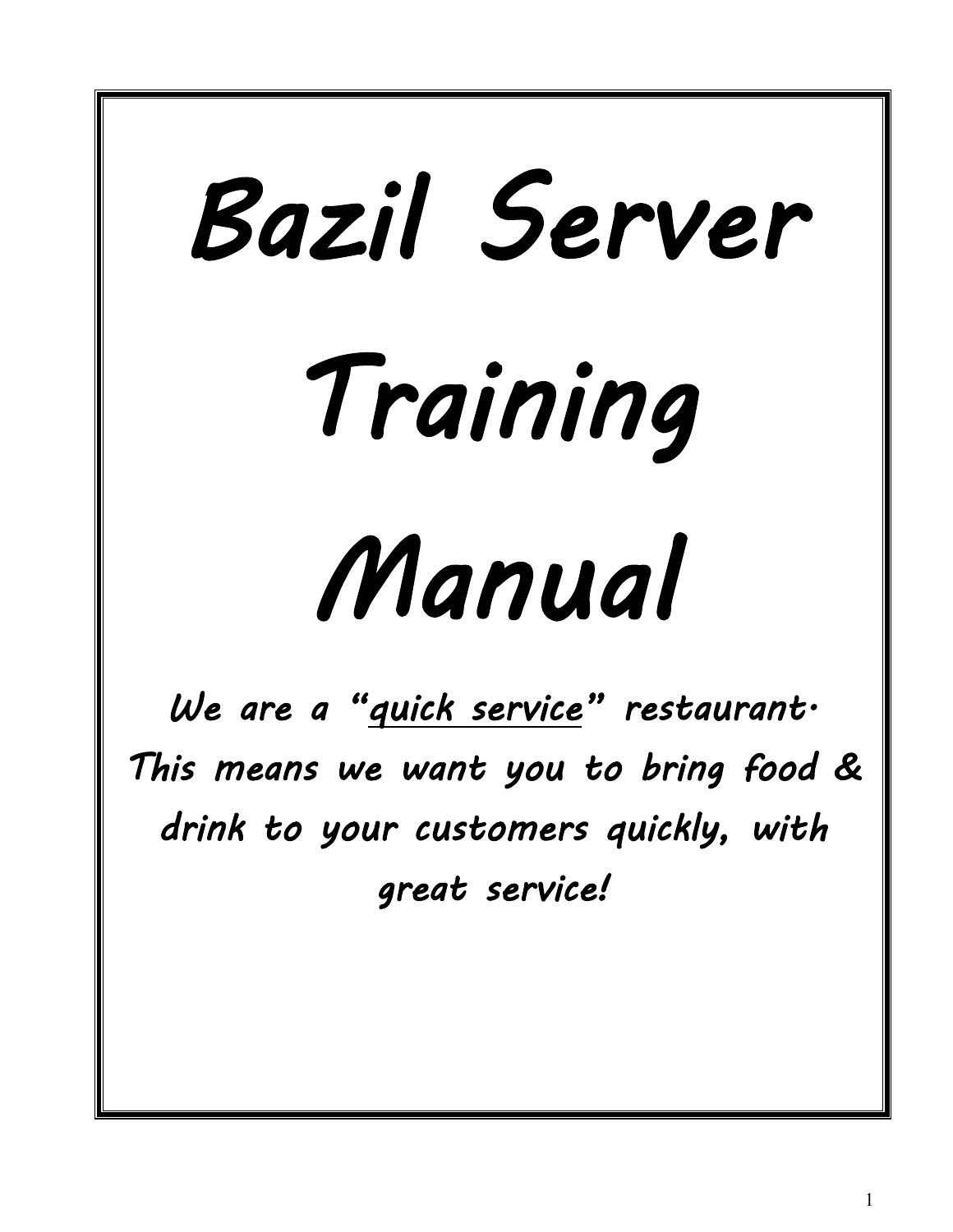#### **WELCOME !**

On behalf of the Daniele Family, managers and staff, welcome to Bazil. Our focus is aimed toward our guests and just as importantly, to you, our staff. You and your co-workers are an extension of the Daniele family. Without you, Bazil would not be a success. Without you, Bazil would not function. It is for those reasons that we strive to train you and educate you as much as we can so that you understand our goals and how we intend on reaching them.

Your job is to exceed our standards in handling the needs and desires of our guests who enter the restaurant, both in your table section and elsewhere. Just because a guest may not be sitting at your table tonight doesn't mean that they won't be sitting at your table the next time. That's why we always give the customer the right of way when we cross paths in the dining room, and that's why we always try and smile and be as cordial as we can to everyone in the restaurant. It's also why we have developed this extensive training program... to ensure our customer retention and promote high tipping from your customers!

#### **TRAINING**

We take pride in our efforts to train all of our employees and give them a comprehensive orientation and training package. We want to make sure that you succeed and are empowered to perform the duties of your job to the level we require for all of our staff.

Training will consist of six days. The first day is an introduction to your training along with some basic orientation. Next you will have two (2) "follow" shift on the floor with a trainer, then two (2) "lead" shifts on the floor with a trainer, and a final food running shift. You will be evaluated after each shift with your trainer and manager on duty. During your last few shifts you will be giving a comprehensive server test, which focuses primarily on the dining room menu – so start memorizing the menu tonight! You will also be in contact with the Training Manager and we encourage you to give us feedback on your training. Again, our goal is to have you succeed and enjoy working at Bazil.

The following is your training schedule and all the materials necessary for your training.<br>
The MCOMMG TTO BEZAMA<br>
MCOMMG TTO BEZAMA<br>
MCOMMG TTO BEZAMA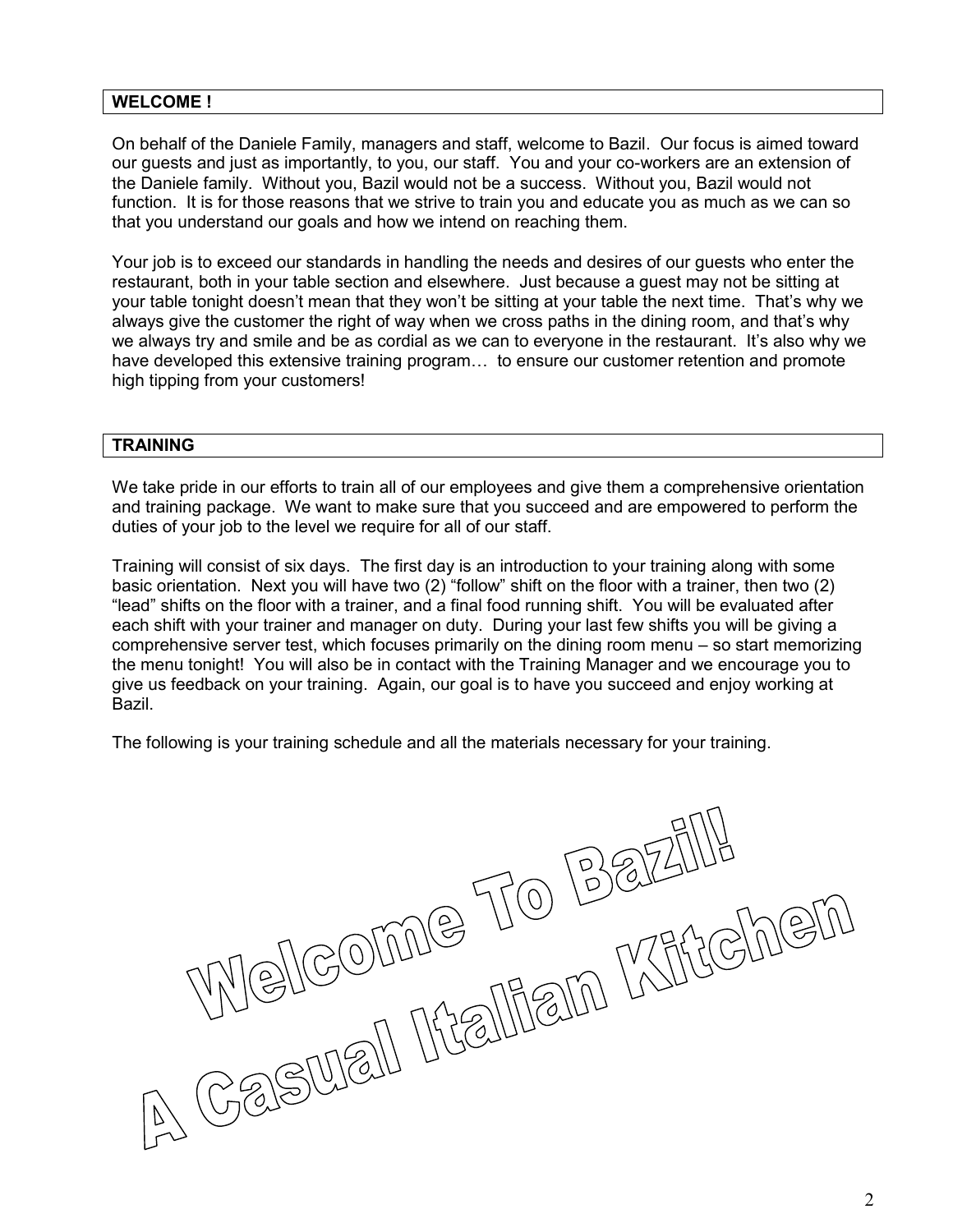# **SERVER UNIFORM POLICY**

The Bazil Server uniform consists of:

- Black pants *(no more than 50% cotton straight leg, conservative-style, no bell bottoms, boot cuts, spandex, jeans, or anything else that doesn't look conservative)*
- Black socks
- All black shoes or sneakers, no logos or added color, and must be skid-resistant
- Tan colored polo-style shirt
- Name tag
- Solid white t-shirt, with no logos, may be worn under polo
- Clean, short fingernails: neutral nail polish may be worn, no spice girls colors
- Women may wear one pair of non-hanging or small hoop earrings (size of a dime)
- Men must be cleanly shaven, no facial hair, no earrings or jewelry
- Men: Hair combed neatly, no longer than shoulder length
- Women: Hair combed neatly, away from face and tied up if longer than shoulder length
- Only one solid metallic necklace (no more than 1/8" thick) may be worn, no pendants larger than a dime
- One ring per hand
- One bracelet per hand
- Only subtle amounts of perfume
- Not too much make–up
- Wine opener
- 4 matching black case pens
- A functional lighter
- $$20.00$  bank (must include a combination of small bills)
- A sincere smile and positive attitude

Servers should have as many uniform shirts as necessary. We recommend one shirt for each shift you work weekly. As a server you are required to have the shirt pressed and cleaned prior to the beginning of each shift. You may purchase shirts at one of many locations selling polo shirts, or you can also purchase shirts from Bazil for a very discounted price. Your manager will help you choose the correct size.

Per handbook, The Company reserves the right to interpret and make final decisions on what is considered appropriate. Please remember that when we ask you not to wear a particular item of clothing it is for the good of the business and the clean cut image we are portraying as a family restaurant.

*If at any time you do not have any of these items, you will be considered out of uniform*.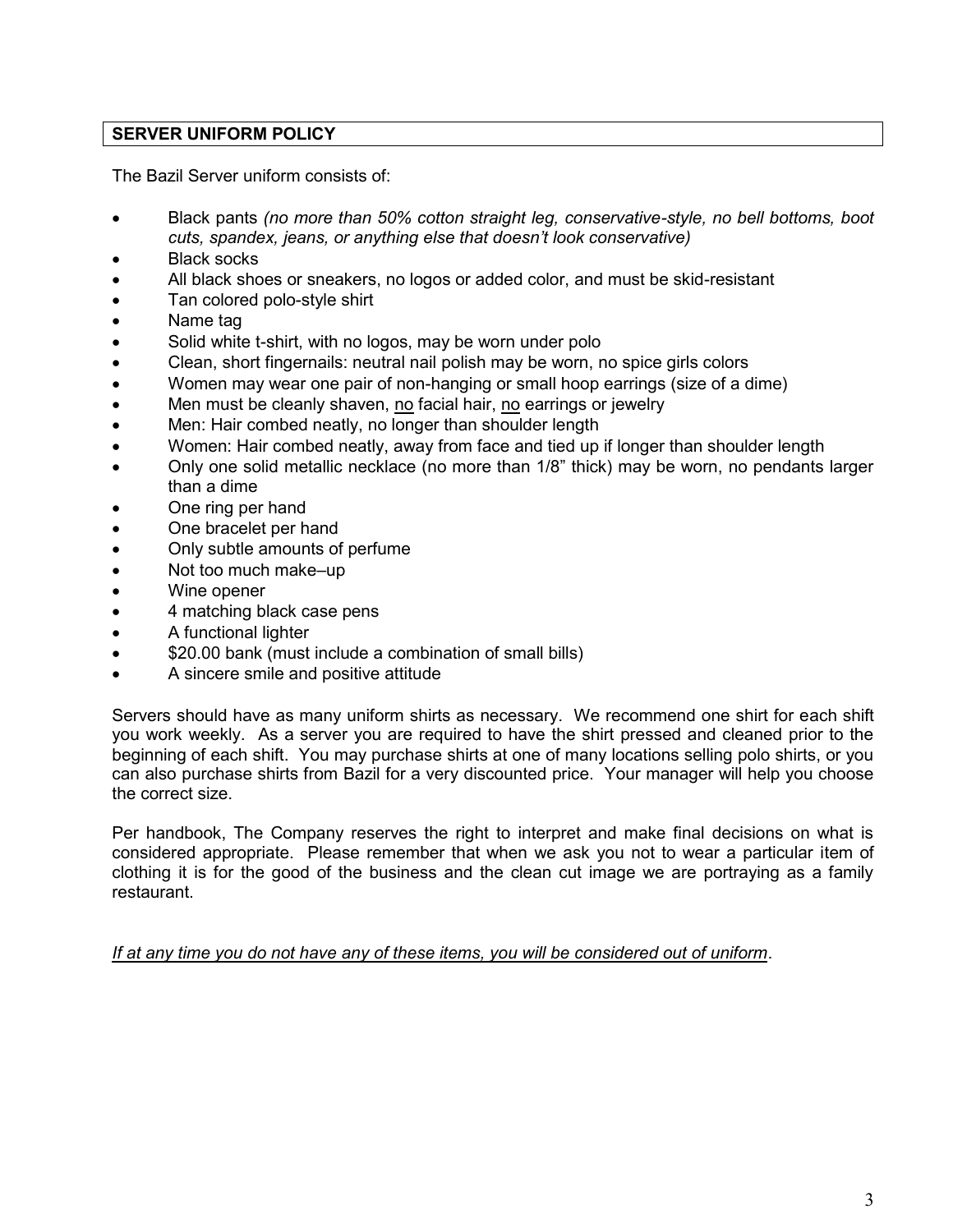#### **THE BAZIL MISSION STATEMENT**



# Bazil Mission Statement: 100% customer satisfaction.

If you feel someone is not happy, no matter how slight, inform a manager immediately. No one leaves Bazil unhappy.

# **DONENESS CHART FOR MEATS - This is for the Porterhouse**

Rare = Cold Red Center (140 degrees)

Medium Rare = Warm Red Center (150 degrees)

Medium = Warm Pink Center/Slight red in middle (160 degrees)

Medium Well = Hot Pink/Brown center (165 degrees)

Well = Hot Brown Center (170 degrees)

#### **ABBREVIATIONS - This is for your scratch pad while taking orders at the table**

| <b>PASTA</b>               |                           | <b>SAUCES</b> |                                |  |  |
|----------------------------|---------------------------|---------------|--------------------------------|--|--|
| <b>LING</b>                | <b>LINGUINE</b>           | <b>MAR</b>    | <b>MARINARA</b>                |  |  |
| <b>SPAG</b>                | <b>SPAGHETTI</b>          | <b>MTS</b>    | <b>MEAT SAUCE</b>              |  |  |
| <b>PENN</b>                | <b>PENNE</b>              | <b>VOD</b>    | <b>VODKA</b>                   |  |  |
| CAPP                       | CAPPFI I INI              | A&O           | <b>GARLIC &amp; OIL</b>        |  |  |
| <b>FETT</b>                | <b>FETTUCCINE</b>         | <b>BUT</b>    | <b>BUTTER &amp; PARMIGIANO</b> |  |  |
| <b>TORT</b>                | <b>TORTELLINI</b>         | AI F          | <b>ALFREDO</b>                 |  |  |
| <b>RAVI</b>                | <b>RAVIOLI</b>            | <b>BAS</b>    | <b>BASIL PESTO</b>             |  |  |
| <b>GNOC</b>                | <b>GNOCCHI</b>            |               |                                |  |  |
|                            |                           |               |                                |  |  |
| <b>ADDITIONS/TOPPINGS:</b> |                           |               |                                |  |  |
| <b>MOZZ</b>                | <b>MELTED MOZZARELLA</b>  |               |                                |  |  |
| <b>MTBA</b>                | (3) MEATBALLS             |               |                                |  |  |
| <b>SAUS</b>                | <b>ITALIAN SAUSAGE</b>    |               |                                |  |  |
| <b>CHIX</b>                | <b>GRILLED CHICKEN</b>    |               |                                |  |  |
| <b>MUSH</b>                | <b>MUSHROOMS</b>          |               |                                |  |  |
| <b>PROS</b>                | <b>PROSCUITTO</b>         |               |                                |  |  |
| <b>RPEP</b>                | <b>ROASTED RED PEPPER</b> |               |                                |  |  |
| <b>BROC</b>                | <b>BROCCOLI</b>           |               |                                |  |  |
| <b>PEAS</b>                | <b>PEAS</b>               |               |                                |  |  |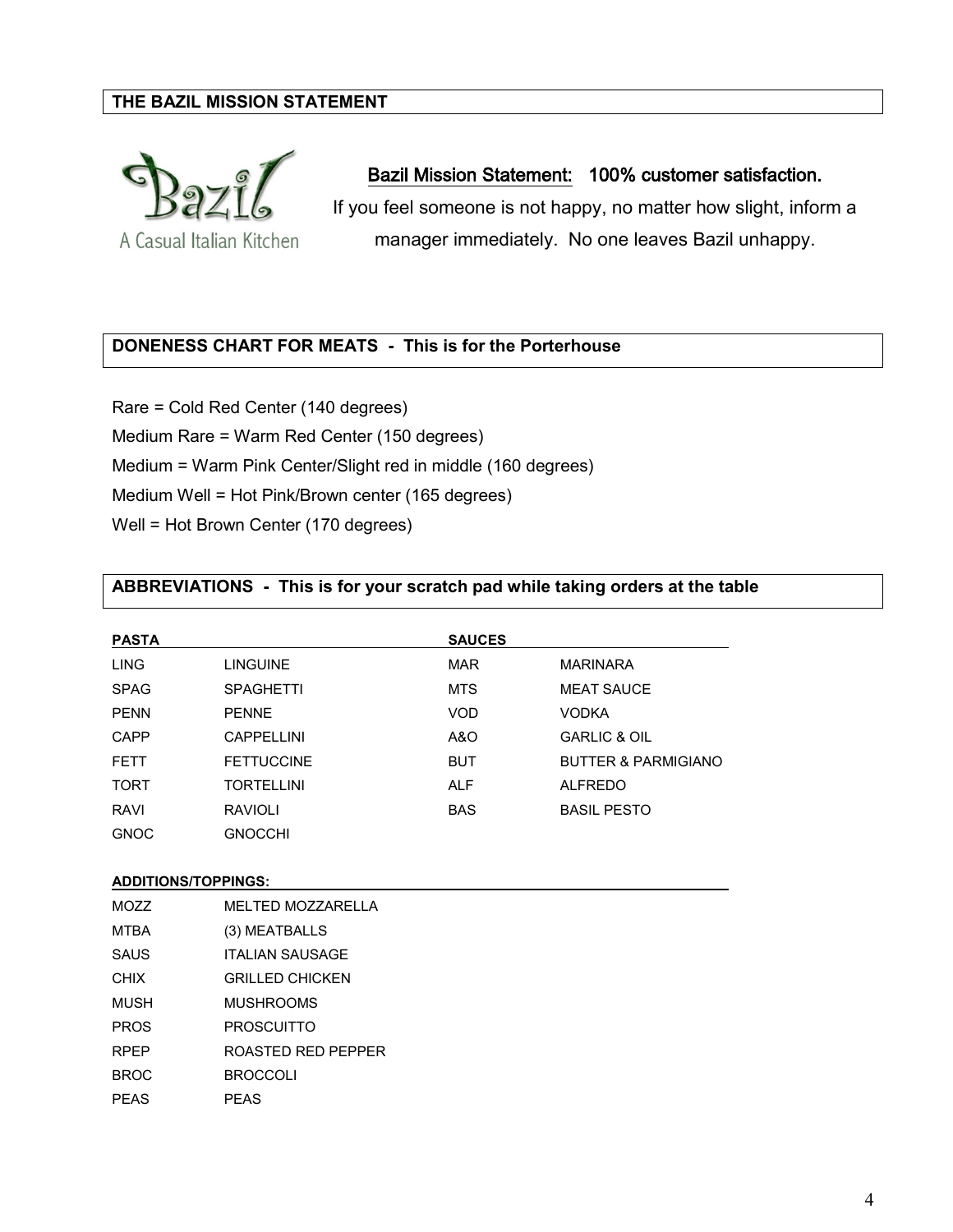# **DESSERTS AND DESCRIPTIONS**

At Bazil we have a dessert tray that is brought to each table at the end of dinner so our guests can actually SEE our desserts.

First describe each dessert in detail. Then ask the first person at the table "which dessert would you like to try this evening?" Never just ask, "would anyone care for dessert?" because 93% of the time people will just say "no thank you." By asking "which dessert would you like to try this evening" greatly increases the odds that the customer will feel more comfortable ordering a dessert that they have had there eyes on, but were to embarrassed to order. Also, you may want to strongly suggest the funnel cake, it is what Bazil is known for. You can even guarantee that they will like it or we wont charge them for it. (Everyone loves the funnel cake!)

- Funnel Cake a fresh hot carnival-style funnel cake with caramel, confectionary sugar, chocolate shavings, vanilla ice cream and whipped cream
- Chocolate Lover's Cake a chocolate filling layered between layers of dark, moist chocolate cake, with more chocolate drenched on top, served with whipped cream
- Lemon Ice a refreshing traditional Italian favorite as a "digestivo" (helps with digestion) made with Island of Capri-like lemons
- New York Style Cheesecake a cut of the finest cheesecake topped with a fresh strawberry sauce and whipped cream
- Tiramisu (tee-RAH-mee-sue means "pick me up") traditional Italian dessert, chocolate and espresso soaked sponge cake layered with fresh whipped sweet marscapone cheese and cocoa
- Canoli two canoli shells filled with a sweet and creamy chocolate chip ricotta cream based filling
- Snickers Bar Pie –chunks of Snickers bar, caramel and peanuts with a tart cream cheese filling
- Vanilla Ice Cream a wonderful creamy vanilla bean ice cream.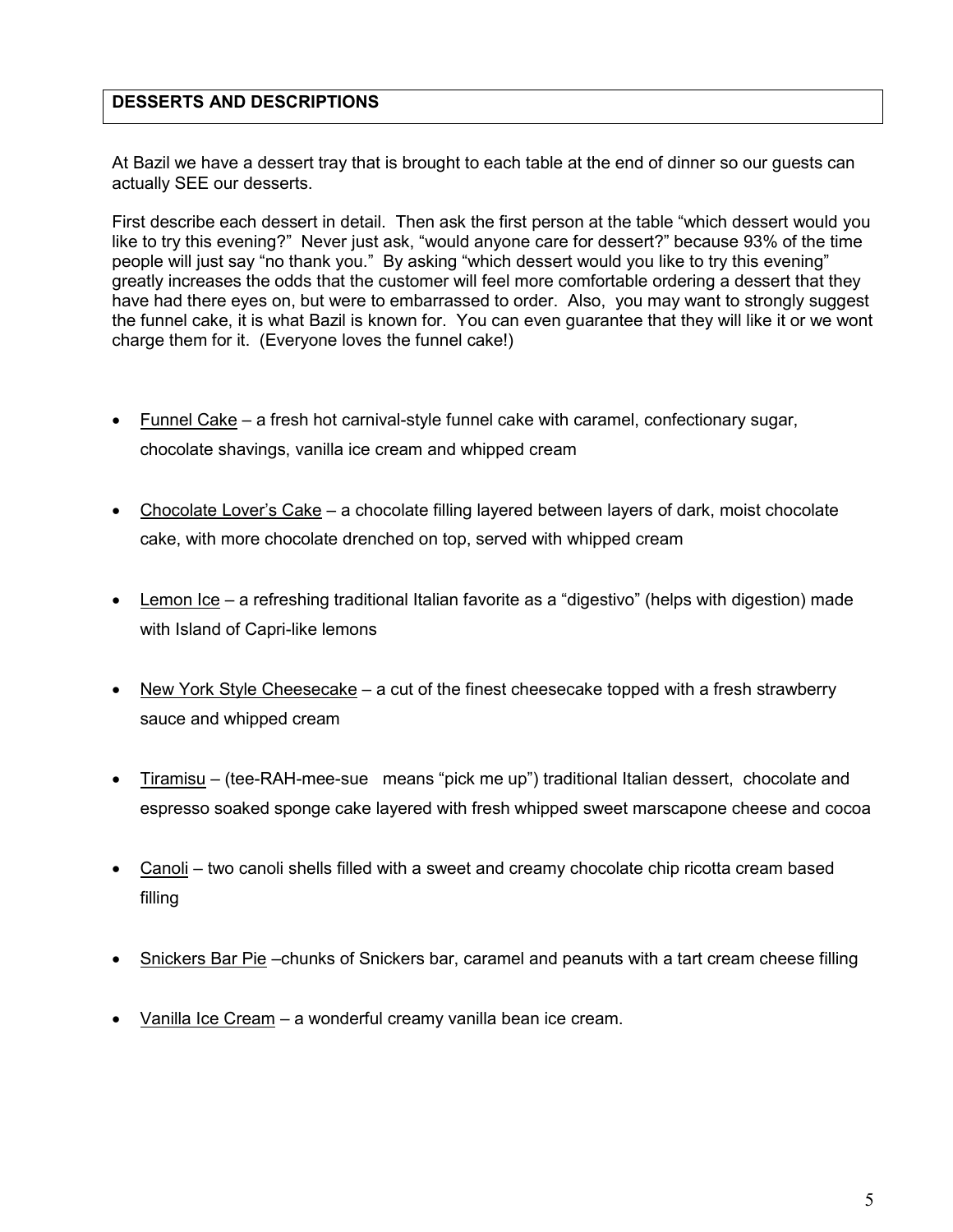# **Prepare for Shift**

- Arrive prior to your scheduled time in proper uniform
- Clock in under the correct job assignment
- Check your station to make sure it is set up properly *(silverware rolls, b&b plates, booths and chairs cleaned)*
- Review the night's **86** items if any

# **Guest Arrival**

- Guest is to be greeted within 60 seconds of arrival
- Guest is to be greeted within 60 seconds of arrival
- Guest is to be greeted within 60 seconds of arrival
- Im sorry, when should you greet the guests?
- If you are with guests at another table and you get sat again, let the new guests know you will be there in a moment – in a calm sincere manner!
- Place a bev nap in front of each guest when you greet them, this lets managers know that you have greeted the table
- Welcome the guests to Bazil
- Introduce yourself by name
- Suggest an appetizer to enjoy while they review the menu
- KNOW your product remember, this is one of your opportunities to SELL and UPSELL
- NEVER force something on a guest
- READ your guests anticipate and customize your service to them Formal/non Formal
- ASK your guests (if they have children) if they would like the kids food rushed or if they would prefer to eat together.

# **Beverages**

- All beverages are to be delivered using a tray, except bottled wine
- Remember, it is your responsibility to ensure AUTOMATIC SODA & WATER REFILLS
- Empty glasses should be removed before the full glass is replaced
- Never place your fingers inside the glass or near the rim (this includes clearing tables as well). Glassware should always be delivered by the stem
- Water glasses should be removed from the table to be filled and placed back to its original location
- Requested beverages should always be delivered to the table before the food
- Cold coffee cups should be heated with hot water before coffee goes into the cup

# **Placing the Order**

- It is important to place the quest's drink and appetizer order immediately your quests expect this (drinks take 2-3 minutes & appetizers take 4-8 minutes)
- Repeat the order back to the guest
- Always write down the order it is unprofessional to get the order wrong because you couldn't remember it correctly
- Always double check the order in the computer before sending it (especially on large tables)
- Return to the table with quest beverages, if the bar drinks aren't ready bring water instead
- OFFER suggestions on menu items, if the customer needs help in deciding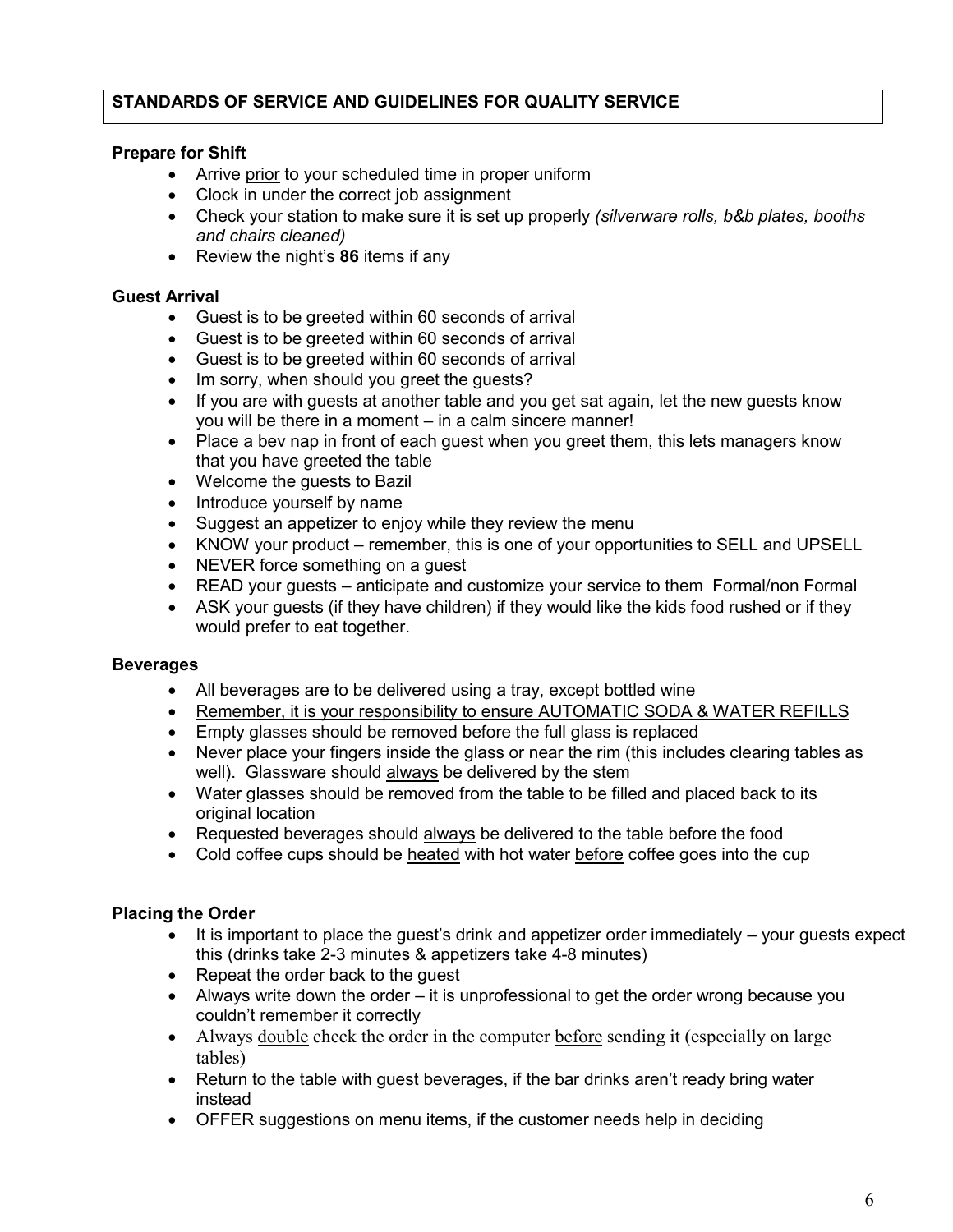# **Maintaining Food Quality Standards**

- Food *should* be delivered using a tray whenever possible, it is ok however to carry one dish per hand without a tray if to save time, this isn't Marios – this is per Danny J. Daniele
- Everyone runs food: HOT food is the biggest priority
- Make sure all your items are garnished and have the proper utensils.
- Complete food orders should never sit in the window for more than 1 minute
- All items from the previous course should be removed before the next course arrives (i.e. unneeded or used silverware, app plates, salad plates, empty or unused glassware, etc.)
- Desserts are to be presented to every table (at tables with small children, ask the parents first before presenting the tray)

# **Making sure silverware is always available to eat with !!!**

- All necessary and appropriate silverware needed will be delivered prior to, or accompanied with each course
- Searching for silverware after food has been delivered is unacceptable and it makes you look like a friggn' jackass…

#### **Tableside Service at Bazil**

- When serving a table, always be un-obtrusive to the guest
- Stand straight and never sit down or kneel at the table with a guest
- Stand approx. one foot from guest and speak in a clear and confident voice
- Always take the woman's order first if possible, then the men's orders
- Ask temperatures where applicable (using the Doneness Chart)
- It is our job to anticipate our guest's wants
- The guest should never **have** to ask you for anything they need , like make sure they have a fork to eat dessert with, or a full basket of breadsticks when dinner is served…
- These are the top 3 complaints at the restaurant, be aware of them and try not to let it happen to you:
	- $\triangleright$  My water glass is empty, could you please find my server
	- $\triangleright$  It took forever to get breadsticks
	- $\triangleright$  The server seemed rushed, like they didn't care about us

# **Presenting the Food**

- Never serve food that isn't up to our high standard by leaving the kitchen you are telling the guest this is our very best
- Make sure the dish is properly garnished !!!
- Make sure the proper utensils are available !!! ie. Tongs, big spoon etc.

# **Customer Satisfaction**

- Return to the table within 1 minute (after the first bite) to check with guests regarding their meal
- Use your skills as a server LISTEN to what they're saying and NOTICE their body language
- If there is a problem fix the problem and get your manager involved. Save the plate for the Manager to analyze

# **Clearing and Selling**

- Package any items "to go", either tableside or in the kitchen
- Clear using a large tray placed on a near-by tray stand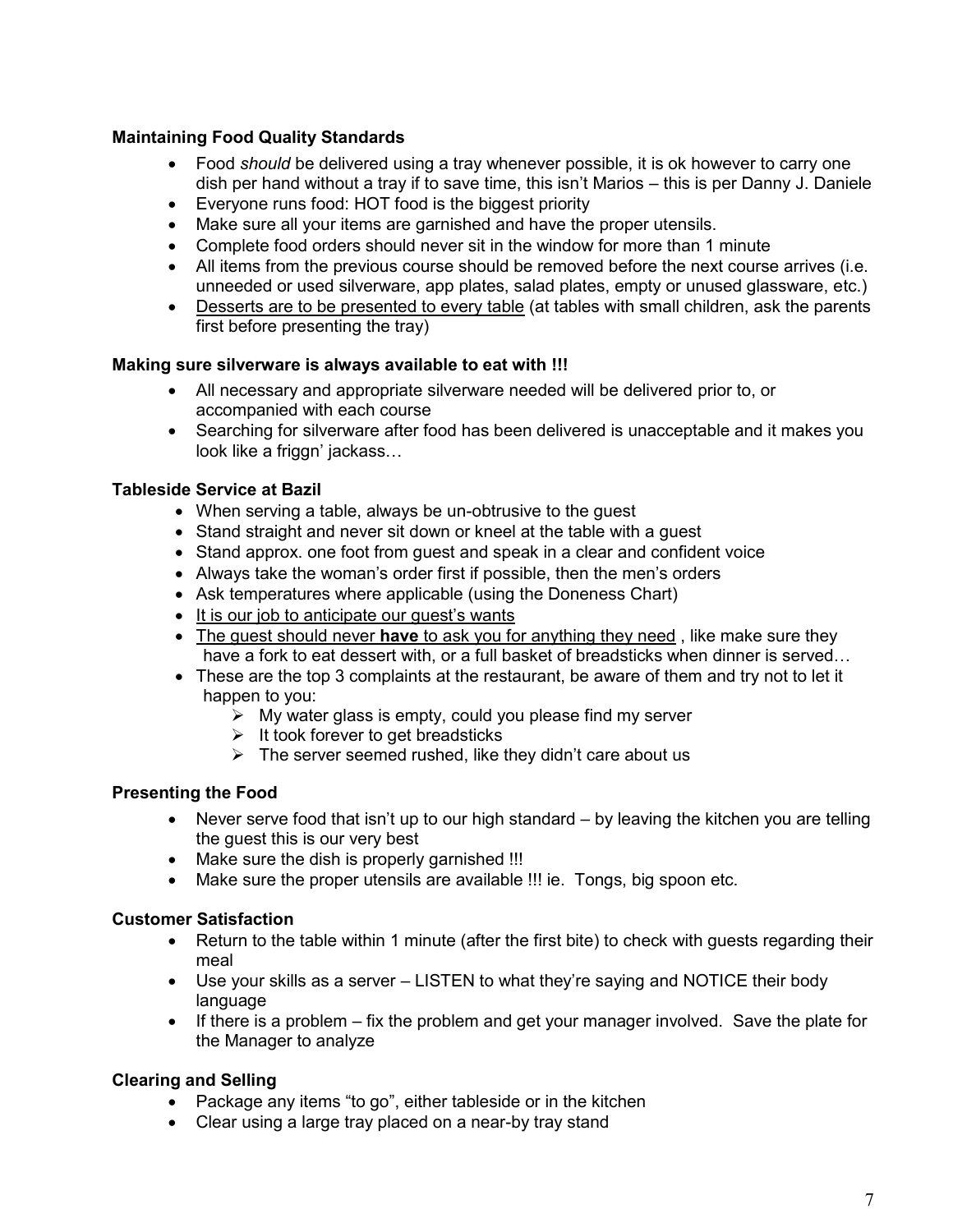- Remove all finished, soiled plates, silverware and finished glasses
- Remove breadsticks
- Return to table a few minutes later with dessert tray and present each dessert
- Promptly place order and return to present items

# **Presenting the Check**

- This is the last impression our quest will have before deciding on your tip MAKE IT GOOD
- Never keep the guest waiting for their bill
- Present the bill and let the guest know it was a pleasure to serve them
- Return promptly to make change or run a credit card

# **Guest Departure**

- Always wish your guest a fond farewell and thank them
- Invite them back and let them know we look forward to serving them again soon
- Begin the re-setting process regardless if the busser is available yet

# **Tips & Suggestions**

- Anticipate guest's needs
- It may be wise to bring the salad before the appetizer if the kitchen is running long ticket times (ask your guest if this will be acceptable)
- All servers will assist others (clearing tables, coursing, wine service, water, etc.) if they have nothing to do
- Nothing should be on the table when the guest departs with the exception of glassware in use (this includes: B&B plates, breadbaskets, silverware, finished dessert plates, etc.)
- Keep your hands away from your face and/or hair while serving food
- Wash hands frequently (every time they are soiled)
- Let manager knoe that you will be ordering a large ticket soon (give at least a 10 minute window)
- Please don't put glasses in the ice bin Always use a scoop for ice, cause the glass may break while your scooping ice with it and then we have to empty the whole damn ice bin!
- Please don't leave trays and stands in the dining room unattended, quests and servers may trip on them.
- Please don't retrieve beverages from the bar with hot food on a tray, hot food goes straight to the table!!!
- No smoking, eating, or drinking sodas during service hours: between 11a-2p and 5p-9p. The water fountain is always available

# **Table Setting Standards**

- Tables should have complete symmetry and organization
- The half-table/booths should be in a straight line
- Check salt & peppers, cheese, and red pepper flakes (clean and full)

# **Linens should look nice!**

- Linen should be free from stains or holes, and placed seam side down
- Brown paper (the size of the table) placed perfectly on top of the linen
- Straighten bottom linen (replace once per week or when necessary)

# **Brown Paper Tops**

Always make sure the paper tops are wrinkle free and cut nice and straight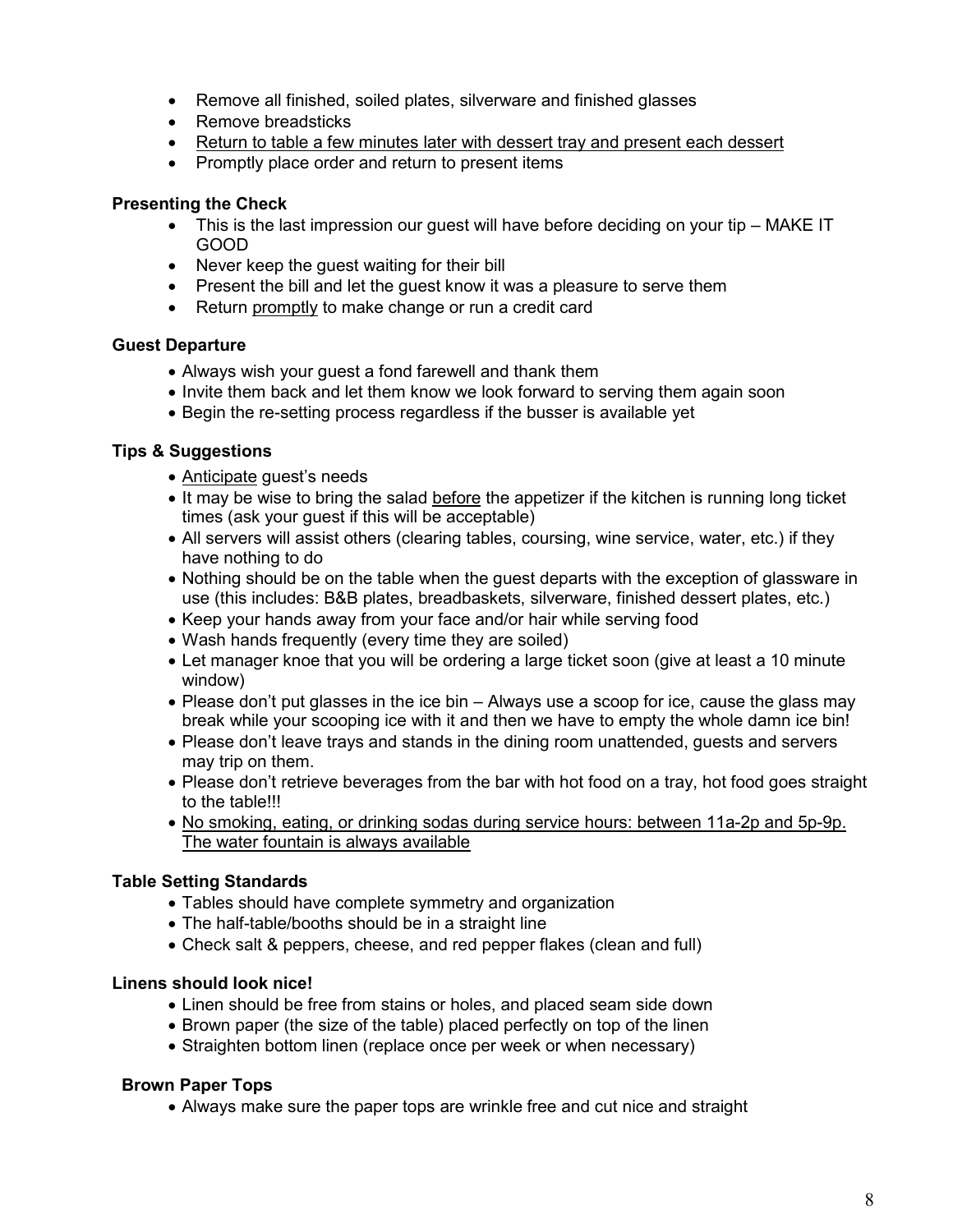If the paper isn't cut clean and straight, fold it over tightly so it looks crisp and clean at the table. Your paper tops should look perfect, especially BEFORE your shift when you actually have time to fix it

#### **Silverware**

- Examine for cleanliness and spots before rolling silverware
- The roll should be tight and even and placed on the bazil plate with the bazil logo facing the customer correctly

# **THE 13 STEPS TO SERVICE**

- 1. **Greet the table - Greet the table within 60 seconds. This is the customer's first impression of you and the restaurant. Speak clearly and with enthusiasm.** *Welcome to Bazil, my name is \_\_\_\_\_, Thank you for choosing to dine with us this evening/afternoon*.
- 2. **Sell a drink order This is where your salesmanship begins. If your customer orders a glass of wine or cocktail - up-sell the wine or liquor or introduce them to our house specialty.** *Would you care for a drink from the bar this evening. We have a house specialty frozen drink called the Bazil Mediterranean Vacation, it's made with strawberries, coconut and pineapple with Malibu rum and vodka, it's wonderfully refreshing!*
- 3. **Sell an appetizer order Suggest an appetizer by name before you leave the table. By taking an appetizer order right away with the initial drink order you will expedite the table service.** *Would you like an appetizer to start with while you look over the menu*. *Some of our most popular appetizers are the fried calamari with spicy Aioli and Marinara dipping sauces or the Bazil Bread Melt with spicy sausage, spinach, ricotta cheese and melted mozzarella. (If your table is ready with their* **appetizer and dinner order, ask your table if they would like the salad and breadsticks to be brought out with the appetizers or as a separate course.)**  If they say yes, bring the salad plates right away with the drink order, they will use the plates for both the appetizer and the salad at the same time. By allowing your table to enjoy the salad with the appetizers saves time, steps and will end up turning your table faster**.**
- 4. **Deliver the drinks & appetizers – When customers go to a restaurant they are usually very hungry, make them happy by bringing them something to drink and eat as soon as possible!** It is very important to bring the first order of drinks to your table right away. It lets your customers know that you are an expedient server. They will appreciate you and know that they can count on you to serve them well during their meal. You will be rewarded in gratuities.
- 5. **Sell the dinner order – Begin by asking if anyone has any questions with the menu before you take the order.** This will eliminate most questions while you are taking individual orders. Remember to repeat everything the customer orders for verification. It's too late to realize there was a misunderstanding on the order once you are delivering the tables entrees.
- 6. **Deliver the salad and breadsticks – If the table did not order any appetizers, bring the salad and breadsticks out immediately after the drinks.** Remember to the breadsticks policy for the exact amount to place in each basket based on the number of guests at your table. Be sure the guests have salad plates in front of them. You can always bring the plates out before the salad bowl if you have the time.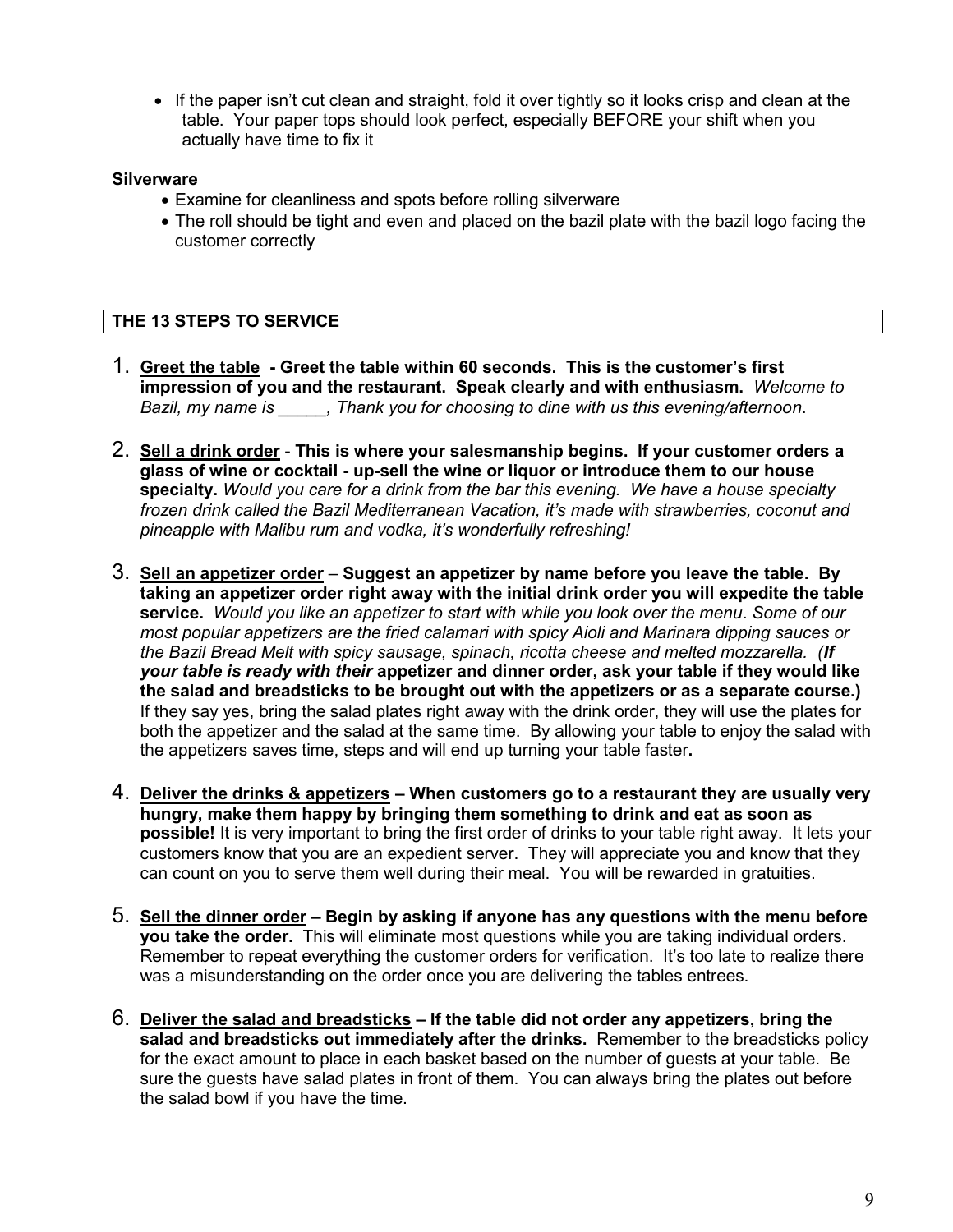- 7. **Send the order to the kitchen – Be aware of the "ticket times", this is the amount of time it will take the kitchen to prepare the order. Always be alert to if the kitchen is running long or quick on ticket times.** Our entrees normally take 8-14 minutes. If ticket times are running 5- 10 minutes (usually early or late in the day) wait until your table is almost finished eating their salad before placing your order. If the ticket times are longer, you may have to place the order at the same time as you are delivering the salad and breadsticks.
- 8. **Prepare the table for dinner –** Before you can deliver the dinner entrees be sure to clear the salad plates and any empty appetizer plates**. Be sure that your guests all have a fork and knife to use when their dinners arrive.**
- 9. **Deliver the dinner order –** At this point the table should be ready for their dinners. **Be sure that the dinners are correct based on what each guest ordered. Be sure that all side dishes are delivered, along with twirling spoons, steak knives, clam forks and bowls.** It is the server's ultimate responsibility to make sure the guests have all the proper utensils, not the food runners.
- 10. **Check Back – ALWAYS check back no more than 1 minute after the food has been delivered to be sure that the dinners are prepared correctly and are to the customer's satisfaction.** This is always a great opportunity to sell another drink by asking if they would like another!
- 11. **Clear the dinner plates – Clear all the dirty plates from the table and ask if they would like the rest of their food wrapped up to go home with them.**
- 12. **Sell the dessert order - Present the dessert tray to the table. Don't ask if they would like to see it, just bring it** (except if children are present – then ask the parents)**.** Present the desserts with full descriptions of each and then ask your guest by looking them in the eye and say *"which dessert would you like to try this evening?"* You will sell many more desserts this way. **Ask if anyone would like an espresso or flavored cappuccino.**
- 13. **Deliver the check – After your guests are finished with their desserts, ask if there is anything else they would like and then immediately present the check by saying with a sincere smile** *"Thank you for dining at Bazil this evening, it is our pleasure to serve you".*

# **SALESMANSHIP**

It is important to know the difference between being a SERVER and being a SALES PERSON. A SERVER does just that; they serve what is asked for and nothing more. A SALES PERSON is someone who goes the extra mile and is equipped with knowledge. We are SALES PEOPLE !

By selling you are doing the guest, the restaurant, and yourself a great service by offering up-sells and options. Often, someone will not know that they want something unless they are offered it. What about you when you go out to dine?

# **It is important to NEVER be pushy, and always be SINCERE and POLITE**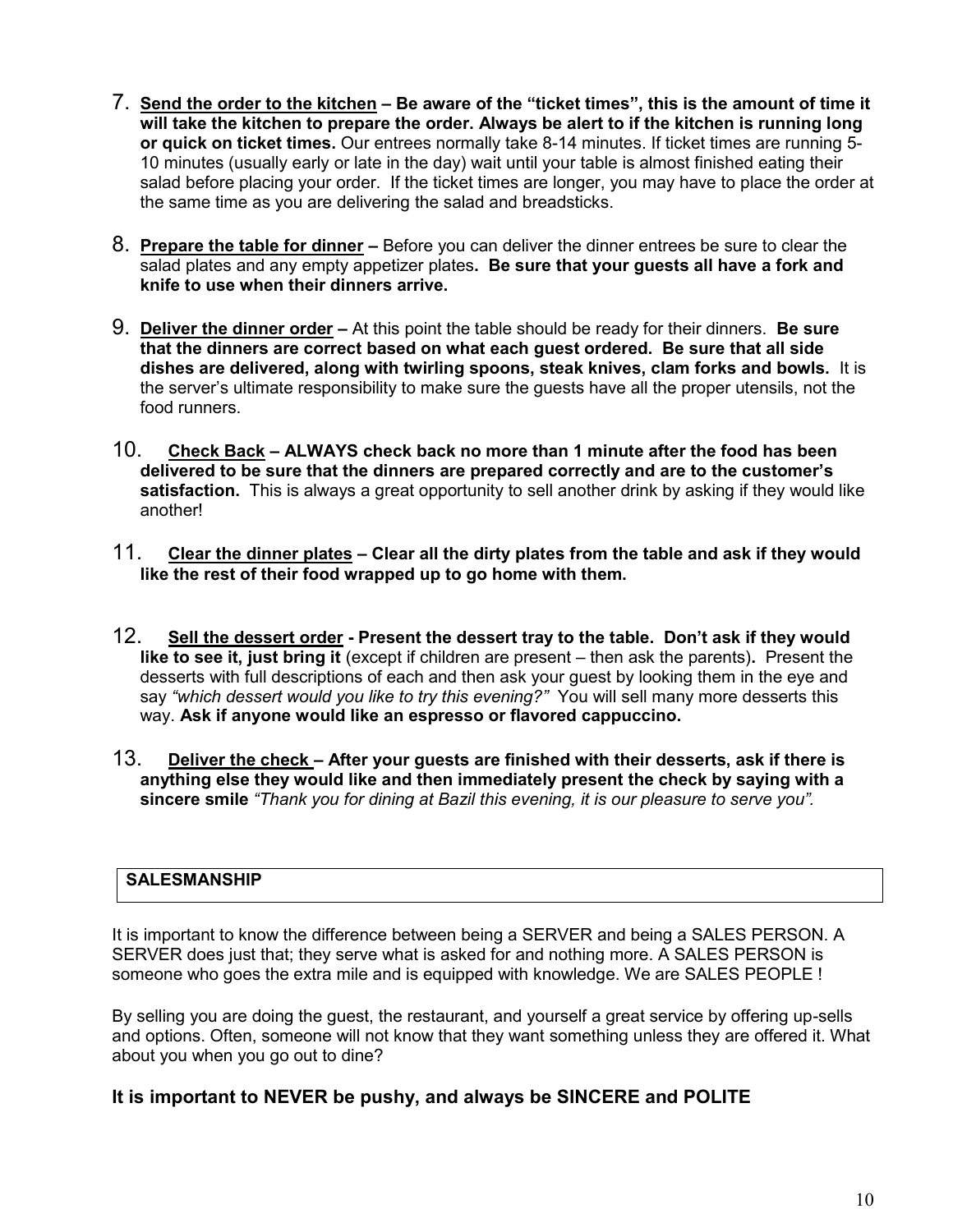# **Bourbon**

This is an All-American spirit. It is a corn-based Whiskey and gets its name and start from Bourbon County, Kentucky (a dry county in the days of prohibition). Legally, bourbons can by made in any part of the United States, however the majority still comes from Kentucky. All bourbon is based on MASH – grain that is ground or crushed before being steeped in hot water and fermented (yeast acting on sugars to produce alcohol). Aged in new charred – oak barrels, these may only be used once.

# **Whisky or Whiskey**

An alcohol distilled from a mash of cereal grains (barley, corn, oats, rye, & wheat). The four main producers are Canada, Ireland, Scotland, and the United States. Whiskey comes from a Celtic term meaning "water of life".

Here's the basic thing about most "whiskeys": You are fortunate to have come across this cause it's the easiest and *common-sensicle* way its ever been written on paper…

- Scotch is a whisky made in Scotland
- Bourbon is a whisky made in Kentucky
- Most whiskys are a blends of whiskys, like Seagrams 7, it's a blend of 7 whiskys.

# **Other Categories:**

- 1. American Whiskey also referred to as "rye", the origin was that is was made from rye. After a while it became generic as American whiskey. These are generally blended and are light in color and taste. (ex. Seagram's 7)
- 2. Canadian Whisky this is the most popular in the United States, all are blended and like American light in color and taste, used generally mixed. (ex. Crown Royal)
- 3. Irish Whiskey has its own distinctive taste, but unlike scotch is does not have the smoky peat flavor because the grain is dried before distillation where the peat moss is smoldered and it is triple distilled.
- 4. Scotch Whisky see scotch below

# **Scotch**

Scotch is a whisky made by the Scots and is the finest among whisky connoisseurs. They Scottish say it is because of its crystal clear water from their sparkling streams, barley grown on mountain slopes, and the peat moss fuel that gives Scotch its characteristically smoky flavor. Each clan (family or "glens") made and drank their own, a hearty drink for hearty men. Scotch must be matured at least 3 years, the older the liquor the more expensive it is – some experts say that it does not improve after 12 years in the cask. The majority of all scotches are aged from 5-10 years.

# **Gin**

A distilled liquor made from grain and flavored with Juniper berries – originally developed for medicinal purposes as an appetite stimulant, stomach soother, fever reducer, and sedative in 1650 by a Dutch doctor. Gin is first distilled to achieve desired alcohol level, then it is re-distilled with Juniper berries and other botanicals to extract desired flavor. Gins are not aged. Gin producers closely guard their secret recipes.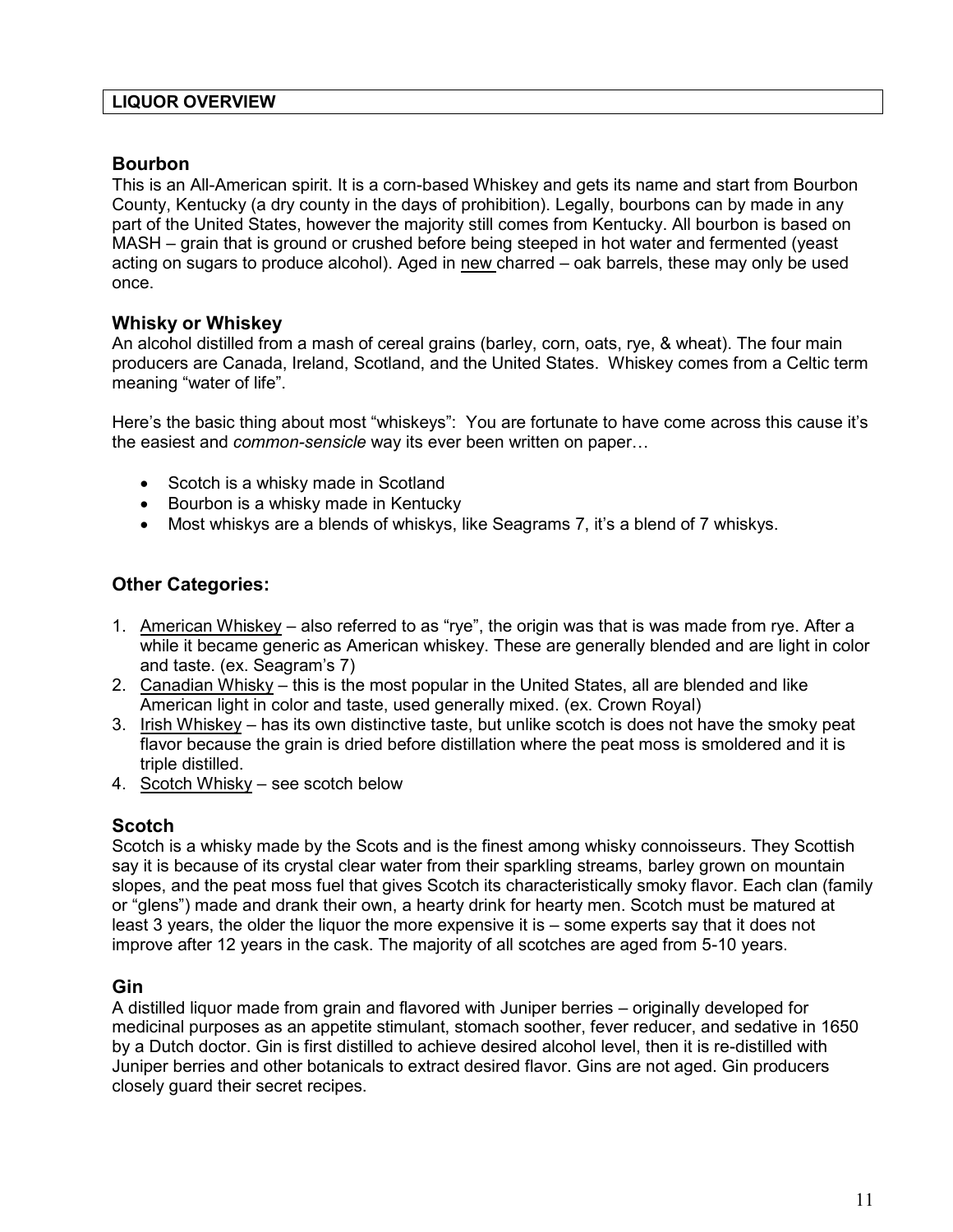# **Vodka**

A neutral spirit made from grain, fruits or vegetables that is distilled to at least 190 proof, bottled at a minimum of 80 proof, and devoid of distinctive character, aroma, taste or color. Vodkas date back to the 12<sup>th</sup> century, its origin Russian or Polish. Vodka in Russian means, "little water". They made be made from everything from potatoes to beets, generally speaking we see **grain** or **potato**. The purity of vodka is a direct result of the distillation at high proof levels and triple-filtered. This is the number one consumed liquor in the United States. (ex. Belvedere and Stolichnaya)

# **Rum**

An alcohol produced from sugarcane; rum is one of the oldest distillates made, dating back thousands of years. Rum is produced throughout the Caribbean, West Indies, Argentina, Brazil, Indonesia, and the Philippines. The process begins by extracting the juice from the sugarcane, and then boiling it down into a thick syrup (molasses), which is mixed with water, yeast, fermented, and then distilled to less than 190 proof. Rum is oak aged from 1 to 10 years, depending on the style, then bottled at anywhere between 80 to 151 proof.

# **Tequila**

Is made in or around the small town of Tequila, Mexico. In order for this spirit to be classified as tequila the distilled liquor must be produced from blue agave plants grown in five Mexican states of Guanajuato, Jalisco (where Tequila is), Michoacan, Nayarit, and Tamaulipas – all others are called Mezcal. Tequila must have at least 51% blue agave, the remaining 49% is sugarcane.

| LIQUORS AVAILABLE FROM THE BAR AT BAZIL - This is probably not up to date |                   |                         |                     |  |  |
|---------------------------------------------------------------------------|-------------------|-------------------------|---------------------|--|--|
|                                                                           |                   |                         |                     |  |  |
| <b>Bourbons</b>                                                           | Vodka             | Rum                     | Whiskey             |  |  |
| <b>Makers Mark</b>                                                        | Absolut           | Bacardi                 | Seagrams 7          |  |  |
| <b>Wild Turkey</b>                                                        | Absolut Citron    | Bacardi Limon           | Southern Comfort    |  |  |
| Jack Daniels                                                              | Absolut Peppar    | Captain Morgan          | <b>Black Velvet</b> |  |  |
| Jim Beam                                                                  | <b>Finlandia</b>  | Malibu Coconut          | Canadian Club       |  |  |
|                                                                           | Grey Goose        |                         | Seagrams VO         |  |  |
| Gin                                                                       | Ketal One         | Tequila                 | Crown Royal         |  |  |
| <b>Beefeater</b>                                                          | Sky               | Jose Cuervo             | <b>Bushmills</b>    |  |  |
| <b>Bombay Sapphire</b>                                                    | <b>Sky Citrus</b> |                         | Jamesons            |  |  |
| Tanqueray                                                                 | Sky Orange        | <b>Scotch</b>           |                     |  |  |
|                                                                           | Stoli             | J&B.                    |                     |  |  |
|                                                                           | Vox               | Dewers                  |                     |  |  |
|                                                                           |                   | Johnny Walker Red       |                     |  |  |
|                                                                           |                   | <b>Glenlevet 12year</b> |                     |  |  |
|                                                                           |                   |                         |                     |  |  |
| <b>WINE OVERVIEW</b>                                                      |                   |                         |                     |  |  |

# **HOW TO PRESENT THE BOTTLE AND OPEN IT**

The first and most important aspect to opening a bottle of wine is the equipment – you must have a good wine key, with a knife, and strong barrel. That being said, it is relatively simple (however the more practice you have the easier it is).

- 1. Present the bottle to the host that ordered it with the label facing him/her let them inspect the bottle to see if it is the acceptable to them.
- 2. After the host accepts, remove the foil from the top of the bottle with your wine knife (if applicable – some bottles do not have one), always keeping the label facing the host. Press you knife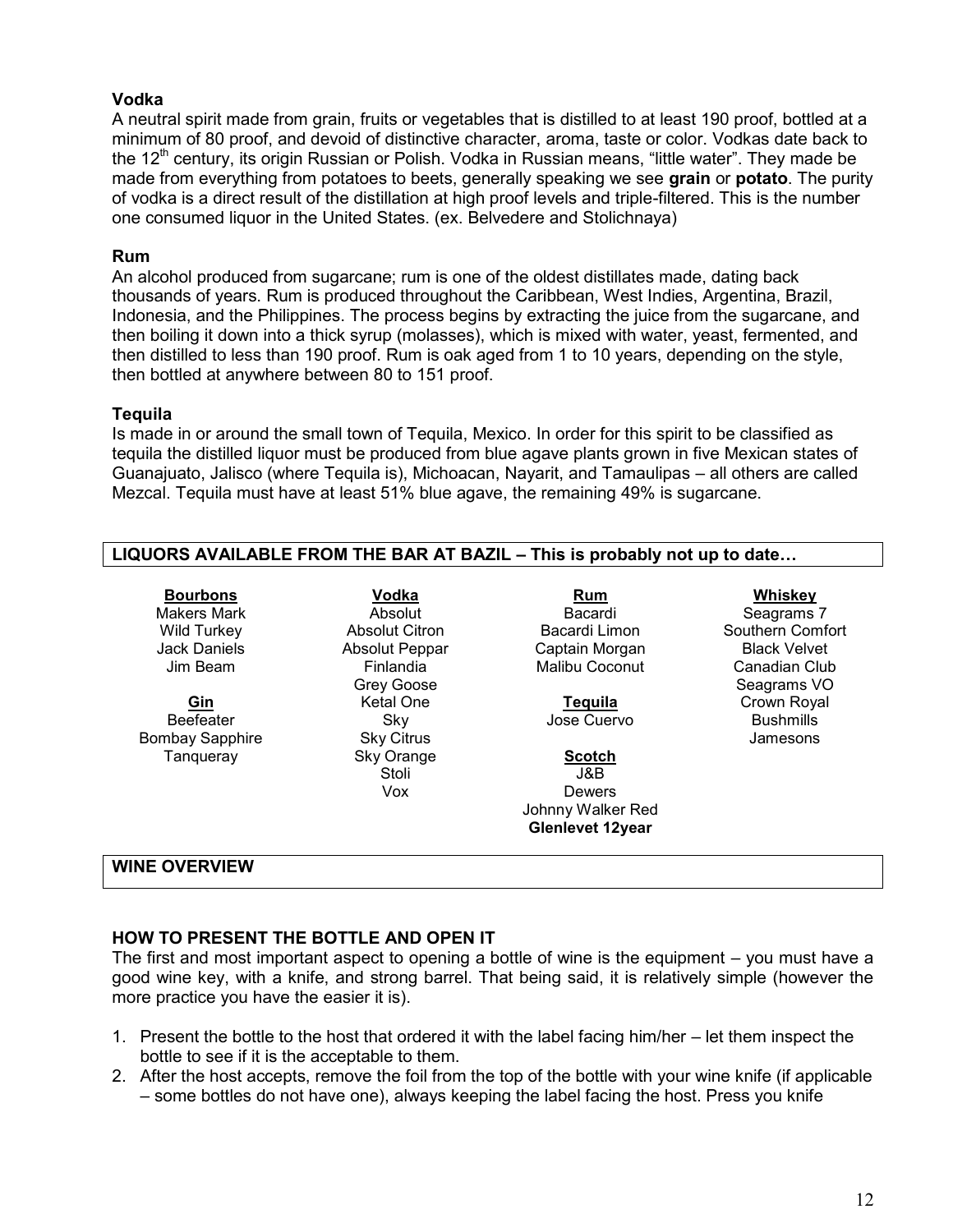against the lip underneath and make one clean cut and remove the foil cap and place it in your pocket.

- 3. Taking you corkscrew, using your finger as a guide, place it slightly off center to the cork and twist the key, adjusting, as you need to, straight down into the cork. Be very careful not to screw at an angle or too close to the side of the cork – you will break the cork that way.
- 4. Stop, just before the last twist of the screw is in the cork, anchor the key on the lip and remove the cork in one smooth movement, slightly rock the cork out. DO NOT pop the cork.
- 5. Remove the cork from the screw, being careful not to touch the end, and give it to the host for inspection. They are looking to see if the cork is moist – this tells them several things: 1. If the bottle has been stored properly, 2. Approx. how long it has been stored properly, and 3. The correct moisture/humidity of the cork.
- 6. With a clean white linen, wipe around the inside and top of the bottle removing any pieces of cork.
- 7. Pour 1oz of wine into the host's glass and let them sample it. Twisting up slightly after pouring.
- 8. After approval from the host, start with serving the wine to the clergy (if applicable), than ladies (oldest to youngest), from the right. The Host is always served last.

# **NEVER PICK UP THE WINEGLASS TO FILL IT, ALWAYS FILL THE GLASS WHILE IT IS ON THE TABLE. GET COMFORTABLE POURING WINE FROM THE BOTTLE. PRACTICE x100**

# **ALCOHOL AWARENESS AND SERVING RESPONSIBLE**

# **Responsible Drinking**

As much as we may enjoy wine, beer, or cocktails, it's important to treat them with respect. Excessive drinking can affect your life and someone else's life as well.

# **What does responsible drinking have to do with responsible serving?**

A lot, if you don't take the time to respect alcohol yourself, you won't do it with others in your care. Bottom line? **Responsible serving is a must**. When serving alcohol it is important to remember that in New York you can be held personally liable and charged accordingly for serving irresponsibly.

# **IT IS UNLAWFUL TO SERVE OR SELL ALCOHOL TO ANYONE UNDER THE AGE OF 21**

Acceptable forms of identification: (Identification Book located at Bar)

- $\Rightarrow$  Valid Driver's License issued by a State, Federal, or US Territory
- $\Rightarrow$  Valid Non-Driver's Identification Card issued by a State, Federal, or US Territory
- $\Rightarrow$  Valid Passport
- $\Rightarrow$  Valid Military Identification Card

Liability Law Overview: You first need to understand that you, personally, may be charged and/or fined along with the establishment you work for. The restaurant, besides being fined, could also lose their license to sell and serve alcohol.

If you serve a minor alcohol, it is a misdemeanor, in accordance with the law you may be fined up to four (4) times the cost of a special on-premise license (approx. \$1700). A New York misdemeanor conviction may carry a term of imprisonment of one year or less, together with a fine up to \$1000. Civil damages, if cause is established may be applicable.

# **THE POLICY AT BAZIL IS NO ONE CAN CONSUME MORE THAN THREE (3) DRINKS WITH IN TWO HOURS, then one drink per hour after that…**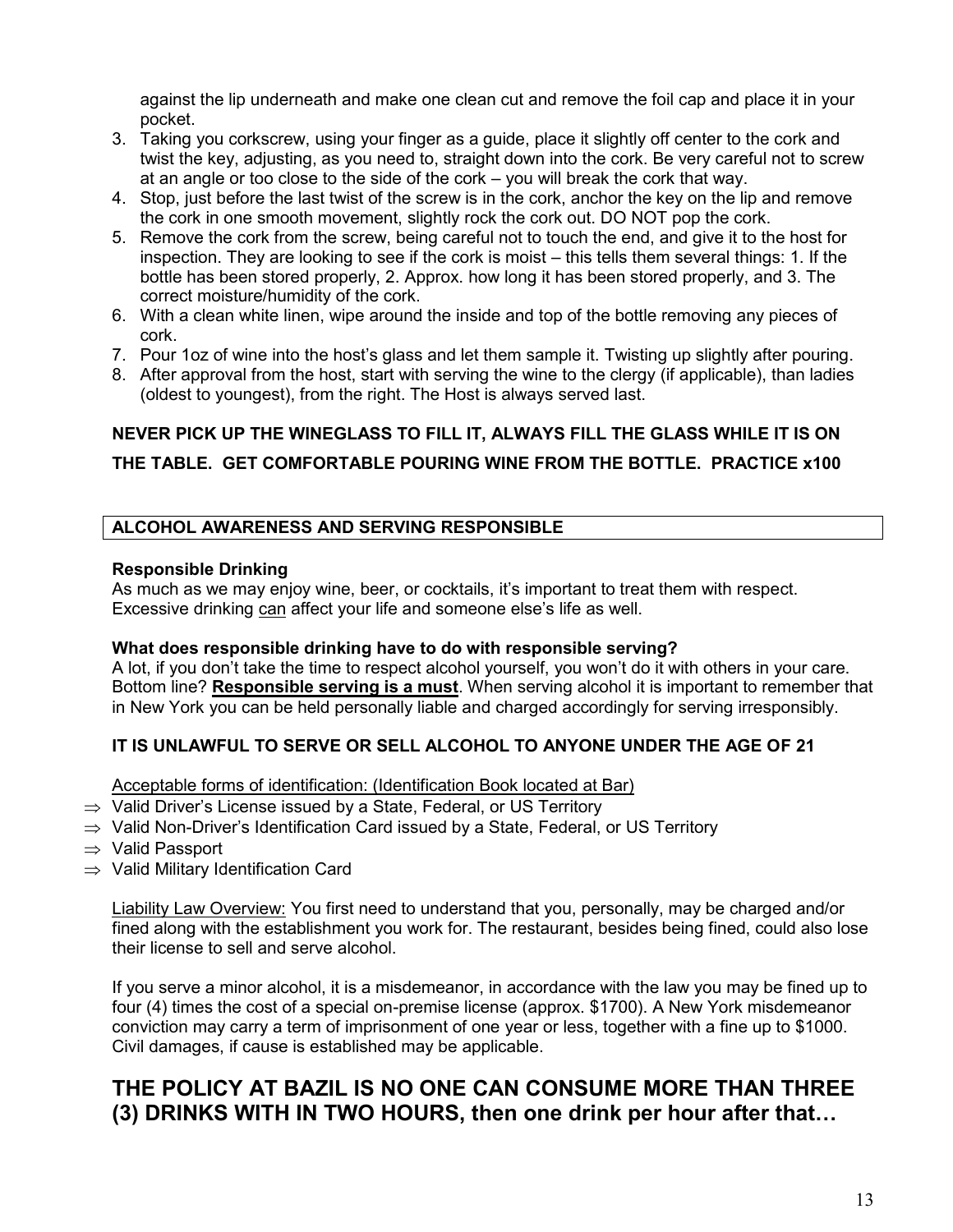# **FOOD SAFETY, PERSONAL HYGIENE & SERVING STANDARDS**

It is everyone's responsibility to practice and enforce proper food safety and hygiene practices to prevent cross-contamination. To begin, we need to understand that humans are the primary source of such food-borne illness-causing microorganisms, such as Hepatitis A and *Staphylococcus aureus*. These, as well as others, can be easily transferred to food and food-contact surfaces through poor personal hygiene practices and can make CUSTOMERS, FAMILY members, and YOURSELF ill.

In order for us to prevent this from occurring, we need to understand the following:

# **FOOD HANDLERS CAN CONTAMINATE FOOD WHEN**:

- 1. They touch anything that may contaminate their hands
- 2. They have been diagnosed with a food-borne illness
- 3. They show symptoms of gastrointestinal illness
- 4. They have an infected lesion
- 5. They live with, or are exposed to, a person who is ill with a food-borne illness

# **GOOD PERSONAL HYGIENE INCLUDES**:

- 1. Hygienic hand practices; such as proper hand-washing, use of hand sanitizers, and gloves
- 2. Maintaining personal cleanliness, such as showering daily and keeping hair clean
- 3. Wearing clean and appropriate uniforms and following dress code wearing hair restraints and removing jewelry prior to work
- 4. Avoiding unsanitary habits and actions, such as chewing tobacco or gum, smoking, or spitting while around food and food-contact surfaces

# **SERVERS SHOULD**:

- 1. WASH HANDS FREQUENTLY!!! After you clear a table, before you pull food from the window to tray and serve, before you make a salad, and get a drink for a guest
- 2. Handle all glassware and dishes properly; NEVER touch the food-contact area of the plate, bowls, glasses, or cups
- 3. NEVER stack glasses or dishes when serving
- 4. HOLD flatware and utensils by the handles, NEVER by the food-contact surfaces
- 5. Cloths used for cleaning spills **SHOULD NOT** be used for anything else, store cloths in sanitizing solution at correct concentration in between uses
- 6. ALWAYS practice good personal hygiene

# **PREVENTING CROSS-CONTAMINATION AT CUSTOMER SELF-SERVE BUFFETS:**

- 1. Food shields or sneeze guards in proper place above food to ensure temperature and prevent contamination
- 2. Food properly identified to prevent customers from taste testing
- 3. Raw food is kept separate from cooked and ready-to-eat foods
- 4. Customers do not use soiled plates or silverware for return trips always a fresh plate